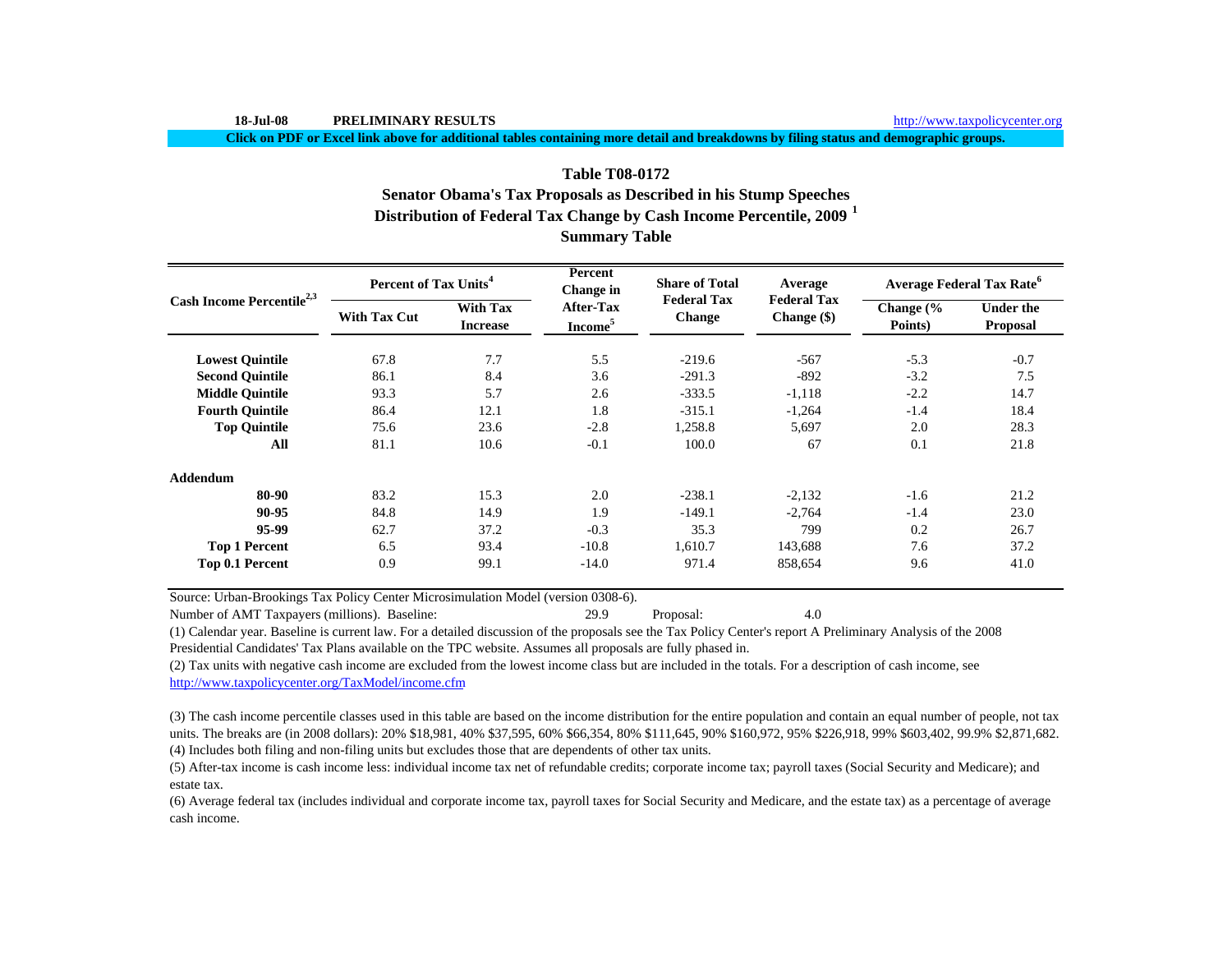## **Distribution of Federal Tax Change by Cash Income Percentile, 2009 <sup>1</sup> Detail TableTable T08-0172Senator Obama's Tax Proposals as Described in his Stump Speeches**

| Cash Income Percentile <sup>2,3</sup> |              | Percent of Tax Units <sup>4</sup>  |                                     | <b>Share of Total</b>               | <b>Average Federal Tax Change</b> |          | <b>Share of Federal Taxes</b> |                              | Average Federal Tax Rate <sup>6</sup> |                       |
|---------------------------------------|--------------|------------------------------------|-------------------------------------|-------------------------------------|-----------------------------------|----------|-------------------------------|------------------------------|---------------------------------------|-----------------------|
|                                       | With Tax Cut | <b>With Tax</b><br><b>Increase</b> | in After-Tax<br>Income <sup>5</sup> | <b>Federal Tax</b><br><b>Change</b> | <b>Dollars</b>                    | Percent  | Change (%<br>Points)          | <b>Under the</b><br>Proposal | Change (%<br>Points)                  | Under the<br>Proposal |
| <b>Lowest Quintile</b>                | 67.8         | 7.7                                | 5.5                                 | $-219.6$                            | $-567$                            | $-115.9$ | $-0.9$                        | $-0.1$                       | $-5.3$                                | $-0.7$                |
| <b>Second Quintile</b>                | 86.1         | 8.4                                | 3.6                                 | $-291.3$                            | $-892$                            | $-29.8$  | $-1.2$                        | 2.8                          | $-3.2$                                | 7.5                   |
| <b>Middle Quintile</b>                | 93.3         | 5.7                                | 2.6                                 | $-333.5$                            | $-1,118$                          | $-12.8$  | $-1.4$                        | 9.3                          | $-2.2$                                | 14.7                  |
| <b>Fourth Quintile</b>                | 86.4         | 12.1                               | 1.8                                 | $-315.1$                            | $-1,264$                          | $-7.2$   | $-1.4$                        | 16.5                         | $-1.4$                                | 18.4                  |
| <b>Top Quintile</b>                   | 75.6         | 23.6                               | $-2.8$                              | 1,258.8                             | 5,697                             | 7.8      | 4.9                           | 71.4                         | 2.0                                   | 28.3                  |
| All                                   | 81.1         | 10.6                               | $-0.1$                              | 100.0                               | 67                                | 0.4      | 0.0                           | 100.0                        | 0.1                                   | 21.8                  |
| Addendum                              |              |                                    |                                     |                                     |                                   |          |                               |                              |                                       |                       |
| 80-90                                 | 83.2         | 15.3                               | 2.0                                 | $-238.1$                            | $-2,132$                          | $-6.9$   | $-1.0$                        | 13.0                         | $-1.6$                                | 21.2                  |
| 90-95                                 | 84.8         | 14.9                               | 1.9                                 | $-149.1$                            | $-2.764$                          | $-5.9$   | $-0.7$                        | 9.7                          | $-1.4$                                | 23.0                  |
| 95-99                                 | 62.7         | 37.2                               | $-0.3$                              | 35.3                                | 799                               | 0.9      | 0.1                           | 16.4                         | 0.2                                   | 26.7                  |
| <b>Top 1 Percent</b>                  | 6.5          | 93.4                               | $-10.8$                             | 1.610.7                             | 143,688                           | 25.7     | 6.5                           | 32.2                         | 7.6                                   | 37.2                  |
| Top 0.1 Percent                       | 0.9          | 99.1                               | $-14.0$                             | 971.4                               | 858,654                           | 30.7     | 3.9                           | 16.9                         | 9.6                                   | 41.0                  |

#### **Baseline Distribution of Income and Federal Taxes by Cash Income Percentile, 2009 <sup>1</sup>**

| Cash Income Percentile <sup>2,3</sup> | Tax Units <sup>4</sup> |                     | Average                    | Average<br><b>Federal Tax</b> | <b>Average After-</b>                | Average<br><b>Federal Tax</b> | <b>Share of Pre-</b><br><b>Tax Income</b> | <b>Share of Post-</b><br><b>Tax Income</b> | Share of<br><b>Federal Taxes</b> |
|---------------------------------------|------------------------|---------------------|----------------------------|-------------------------------|--------------------------------------|-------------------------------|-------------------------------------------|--------------------------------------------|----------------------------------|
|                                       | Number<br>(thousands)  | Percent of<br>Total | <b>Income</b><br>(Dollars) | <b>Burden</b><br>(Dollars)    | Tax Income <sup>5</sup><br>(Dollars) | Rate <sup>6</sup>             | Percent of<br><b>Total</b>                | Percent of<br>Total                        | Percent of<br><b>Total</b>       |
| <b>Lowest Quintile</b>                | 39,102                 | 26.0                | 10,744                     | 489                           | 10,256                               | 4.6                           | 3.7                                       | 4.5                                        | 0.8                              |
| <b>Second Quintile</b>                | 32,942                 | 21.9                | 28,057                     | 2,990                         | 25,066                               | 10.7                          | 8.2                                       | 9.3                                        | 4.0                              |
| <b>Middle Quintile</b>                | 30,075                 | 20.0                | 51,924                     | 8.758                         | 43,166                               | 16.9                          | 13.8                                      | 14.7                                       | 10.7                             |
| <b>Fourth Quintile</b>                | 25,152                 | 16.7                | 87,992                     | 17,474                        | 70,518                               | 19.9                          | 19.6                                      | 20.0                                       | 17.9                             |
| <b>Top Quintile</b>                   | 22,287                 | 14.8                | 279,244                    | 73,327                        | 205,917                              | 26.3                          | 55.0                                      | 51.8                                       | 66.5                             |
| All                                   | 150,241                | 100.0               | 75,289                     | 16,358                        | 58,930                               | 21.7                          | 100.0                                     | 100.0                                      | 100.0                            |
| Addendum                              |                        |                     |                            |                               |                                      |                               |                                           |                                            |                                  |
| 80-90                                 | 11.264                 | 7.5                 | 135,143                    | 30,710                        | 104,433                              | 22.7                          | 13.5                                      | 13.3                                       | 14.1                             |
| 90-95                                 | 5,439                  | 3.6                 | 192,266                    | 46,956                        | 145,310                              | 24.4                          | 9.3                                       | 8.9                                        | 10.4                             |
| 95-99                                 | 4.454                  | 3.0                 | 340.985                    | 90,123                        | 250,862                              | 26.4                          | 13.4                                      | 12.6                                       | 16.3                             |
| <b>Top 1 Percent</b>                  | 1,131                  | 0.8                 | 1,889,937                  | 558,571                       | 1,331,366                            | 29.6                          | 18.9                                      | 17.0                                       | 25.7                             |
| Top 0.1 Percent                       | 114                    | 0.1                 | 8,929,410                  | 2,798,346                     | 6,131,064                            | 31.3                          | 9.0                                       | 7.9                                        | 13.0                             |

Source: Urban-Brookings Tax Policy Center Microsimulation Model (version 0308-6).

Number of AMT Taxpayers (millions). Baseline: 29.9 Proposal: 4.0

(1) Calendar year. Baseline is current law. For a detailed discussion of the proposals see the Tax Policy Center's report A Preliminary Analysis of the 2008 Presidential Candidates' Tax Plans available on the TPC website. Assumes all proposals are fully phased in.

(2) Tax units with negative cash income are excluded from the lowest income class but are included in the totals. For a description of cash income, see

http://www.taxpolicycenter.org/TaxModel/income.cfm

(3) The cash income percentile classes used in this table are based on the income distribution for the entire population and contain an equal number of people, not tax units. The breaks are (in 2008 dollars): 20% \$18,981, \$37,595, 60% \$66,354, 80% \$111,645, 90% \$160,972, 95% \$226,918, 99% \$603,402, 99.9% \$2,871,682.

(4) Includes both filing and non-filing units but excludes those that are dependents of other tax units.

(5) After-tax income is cash income less: individual income tax net of refundable credits; corporate income tax; payroll taxes (Social Security and Medicare); and estate tax.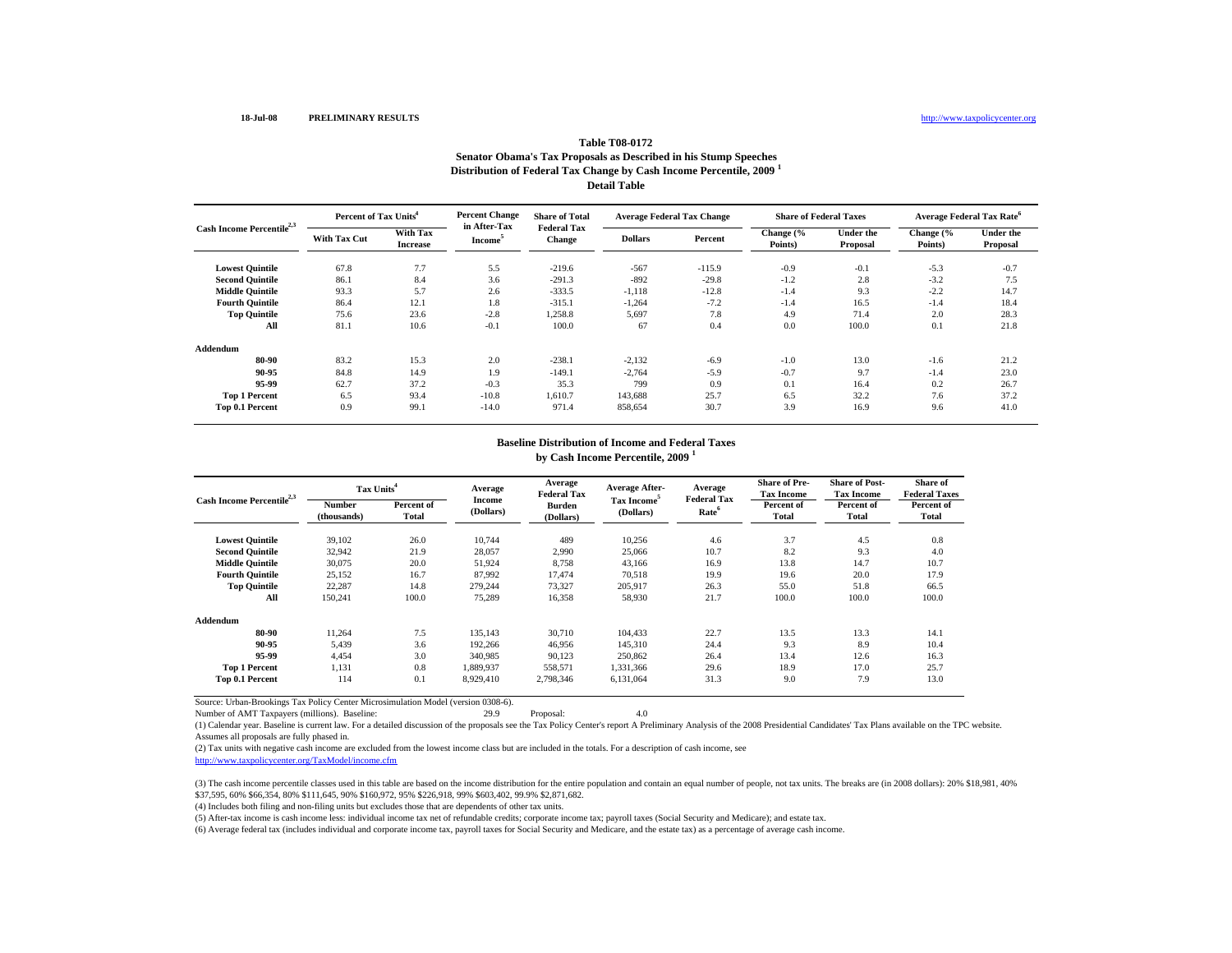## **Table T08-0172**

### **Distribution of Federal Tax Change by Cash Income Percentile Adjusted for Family Size, 2009 1 Detail TableSenator Obama's Tax Proposals as Described in his Stump Speeches**

| Cash Income Percentile <sup>2,3</sup> |                     | <b>Percent Change</b><br>Percent of Tax Units <sup>4</sup> |                                     | <b>Share of Total</b>        | <b>Average Federal Tax Change</b> |          | <b>Share of Federal Taxes</b> |                       | <b>Average Federal Tax Rate<sup>6</sup></b> |                              |
|---------------------------------------|---------------------|------------------------------------------------------------|-------------------------------------|------------------------------|-----------------------------------|----------|-------------------------------|-----------------------|---------------------------------------------|------------------------------|
|                                       | <b>With Tax Cut</b> | <b>With Tax</b><br><b>Increase</b>                         | in After-Tax<br>Income <sup>3</sup> | <b>Federal Tax</b><br>Change | <b>Dollars</b>                    | Percent  | Change (%<br>Points)          | Under the<br>Proposal | Change (%<br>Points)                        | <b>Under the</b><br>Proposal |
| <b>Lowest Quintile</b>                | 71.9                | 5.9                                                        | 6.3                                 | $-202.8$                     | $-631$                            | $-662.5$ | $-0.8$                        | $-0.7$                | $-6.3$                                      | $-5.3$                       |
| <b>Second Quintile</b>                | 78.9                | 9.2                                                        | 3.9                                 | $-274.9$                     | $-895$                            | $-41.2$  | $-1.1$                        | 1.6                   | $-3.5$                                      | 5.1                          |
| <b>Middle Quintile</b>                | 91.2                | 6.6                                                        | 2.8                                 | $-314.9$                     | $-1,088$                          | $-15.0$  | $-1.3$                        | 7.3                   | $-2.4$                                      | 13.4                         |
| <b>Fourth Quintile</b>                | 91.8                | 7.5                                                        | 2.4                                 | $-417.7$                     | $-1,479$                          | $-9.9$   | $-1.8$                        | 15.6                  | $-1.9$                                      | 17.6                         |
| <b>Top Quintile</b>                   | 73.7                | 24.6                                                       | $-2.7$                              | 1.309.6                      | 4,639                             | 7.6      | 5.1                           | 76.1                  | 2.0                                         | 28.0                         |
| All                                   | 81.1                | 10.6                                                       | $-0.1$                              | 100.0                        | 67                                | 0.4      | 0.0                           | 100.0                 | 0.1                                         | 21.8                         |
| Addendum                              |                     |                                                            |                                     |                              |                                   |          |                               |                       |                                             |                              |
| 80-90                                 | 86.3                | 12.7                                                       | 1.9                                 | $-235.7$                     | $-1,660$                          | $-6.3$   | $-1.0$                        | 14.3                  | $-1.4$                                      | 21.3                         |
| 90-95                                 | 72.9                | 22.8                                                       | 1.4                                 | $-127.4$                     | $-1,787$                          | $-4.5$   | $-0.6$                        | 11.0                  | $-1.1$                                      | 23.1                         |
| 95-99                                 | 58.7                | 40.8                                                       | $-0.3$                              | 32.7                         | 588                               | 0.8      | 0.1                           | 17.4                  | 0.2                                         | 26.2                         |
| <b>Top 1 Percent</b>                  | 7.5                 | 92.5                                                       | $-10.5$                             | 1.640.0                      | 121,451                           | 25.1     | 6.6                           | 33.4                  | 7.4                                         | 36.9                         |
| Top 0.1 Percent                       | 1.0                 | 99.0                                                       | $-13.9$                             | 1.003.1                      | 749,744                           | 30.5     | 4.0                           | 17.6                  | 9.5                                         | 40.8                         |

#### **by Cash Income Percentile Adjusted for Family Size, 2009 1 Baseline Distribution of Income and Federal Taxes**

|                                       | Tax Units <sup>4</sup>       |                     | Average                    | Average<br><b>Federal Tax</b> | <b>Average After-</b>                | Average<br><b>Federal Tax</b> | <b>Share of Pre-</b><br><b>Tax Income</b> | <b>Share of Post-</b><br><b>Tax Income</b> | Share of<br><b>Federal Taxes</b> |  |
|---------------------------------------|------------------------------|---------------------|----------------------------|-------------------------------|--------------------------------------|-------------------------------|-------------------------------------------|--------------------------------------------|----------------------------------|--|
| Cash Income Percentile <sup>2,3</sup> | <b>Number</b><br>(thousands) | Percent of<br>Total | <b>Income</b><br>(Dollars) | <b>Burden</b><br>(Dollars)    | Tax Income <sup>5</sup><br>(Dollars) | Rate <sup>6</sup>             | Percent of<br>Total                       | Percent of<br>Total                        | Percent of<br>Total              |  |
| <b>Lowest Quintile</b>                | 32,429                       | 21.6                | 10.059                     | 95                            | 9,963                                | 1.0                           | 2.9                                       | 3.7                                        | 0.1                              |  |
| <b>Second Quintile</b>                | 30,972                       | 20.6                | 25,261                     | 2,171                         | 23,091                               | 8.6                           | 6.9                                       | 8.1                                        | 2.7                              |  |
| <b>Middle Quintile</b>                | 29,186                       | 19.4                | 46,073                     | 7,275                         | 38,798                               | 15.8                          | 11.9                                      | 12.8                                       | 8.6                              |  |
| <b>Fourth Quintile</b>                | 28,494                       | 19.0                | 76,773                     | 14,997                        | 61,776                               | 19.5                          | 19.3                                      | 19.9                                       | 17.4                             |  |
| <b>Top Quintile</b>                   | 28,475                       | 19.0                | 235,357                    | 61,276                        | 174,081                              | 26.0                          | 59.3                                      | 56.0                                       | 71.0                             |  |
| All                                   | 150,241                      | 100.0               | 75,289                     | 16,358                        | 58,930                               | 21.7                          | 100.0                                     | 100.0                                      | 100.0                            |  |
| Addendum                              |                              |                     |                            |                               |                                      |                               |                                           |                                            |                                  |  |
| 80-90                                 | 14.316                       | 9.5                 | 115,555                    | 26,273                        | 89.281                               | 22.7                          | 14.6                                      | 14.4                                       | 15.3                             |  |
| 90-95                                 | 7.191                        | 4.8                 | 163,422                    | 39,524                        | 123,898                              | 24.2                          | 10.4                                      | 10.1                                       | 11.6                             |  |
| 95-99                                 | 5,606                        | 3.7                 | 292,160                    | 76.083                        | 216,078                              | 26.0                          | 14.5                                      | 13.7                                       | 17.4                             |  |
| <b>Top 1 Percent</b>                  | 1,362                        | 0.9                 | 1,640,591                  | 483,081                       | 1,157,511                            | 29.5                          | 19.8                                      | 17.8                                       | 26.8                             |  |
| <b>Top 0.1 Percent</b>                | 135                          | 0.1                 | 7.862.950                  | 2.460.688                     | 5,402,262                            | 31.3                          | 9.4                                       | 8.2                                        | 13.5                             |  |

Source: Urban-Brookings Tax Policy Center Microsimulation Model (version 0308-6).

(1) Calendar year. Baseline is current law. For a detailed discussion of the proposals see the Tax Policy Center's report A Preliminary Analysis of the 2008 Presidential Candidates' Tax Plans available on the TPC website. Assumes all proposals are fully phased in.

(2) Tax units with negative cash income are excluded from the lowest income class but are included in the totals. For a description of cash income, see

http://www.taxpolicycenter.org/TaxModel/income.cfm

(3) The cash income percentile classes used in this table are based on the income distribution for the entire population and contain an equal number of people, not tax units. The incomes used are adjusted for family size b dividing by the square root of the number of people in the tax unit. The resulting percentile breaks are (in 2008 dollars): 20% \$12,921, 40% \$24,393, 60% \$41,924, 80% \$67,748, 90% \$96,780, 95% \$137,143, 99% \$359,711, 99.9% \$1,730,730.

(4) Includes both filing and non-filing units but excludes those that are dependents of other tax units.

(5) After-tax income is cash income less: individual income tax net of refundable credits; corporate income tax; payroll taxes (Social Security and Medicare); and estate tax.

Number of AMT Taxpayers (millions). Baseline: 29.9 Proposal: 4.0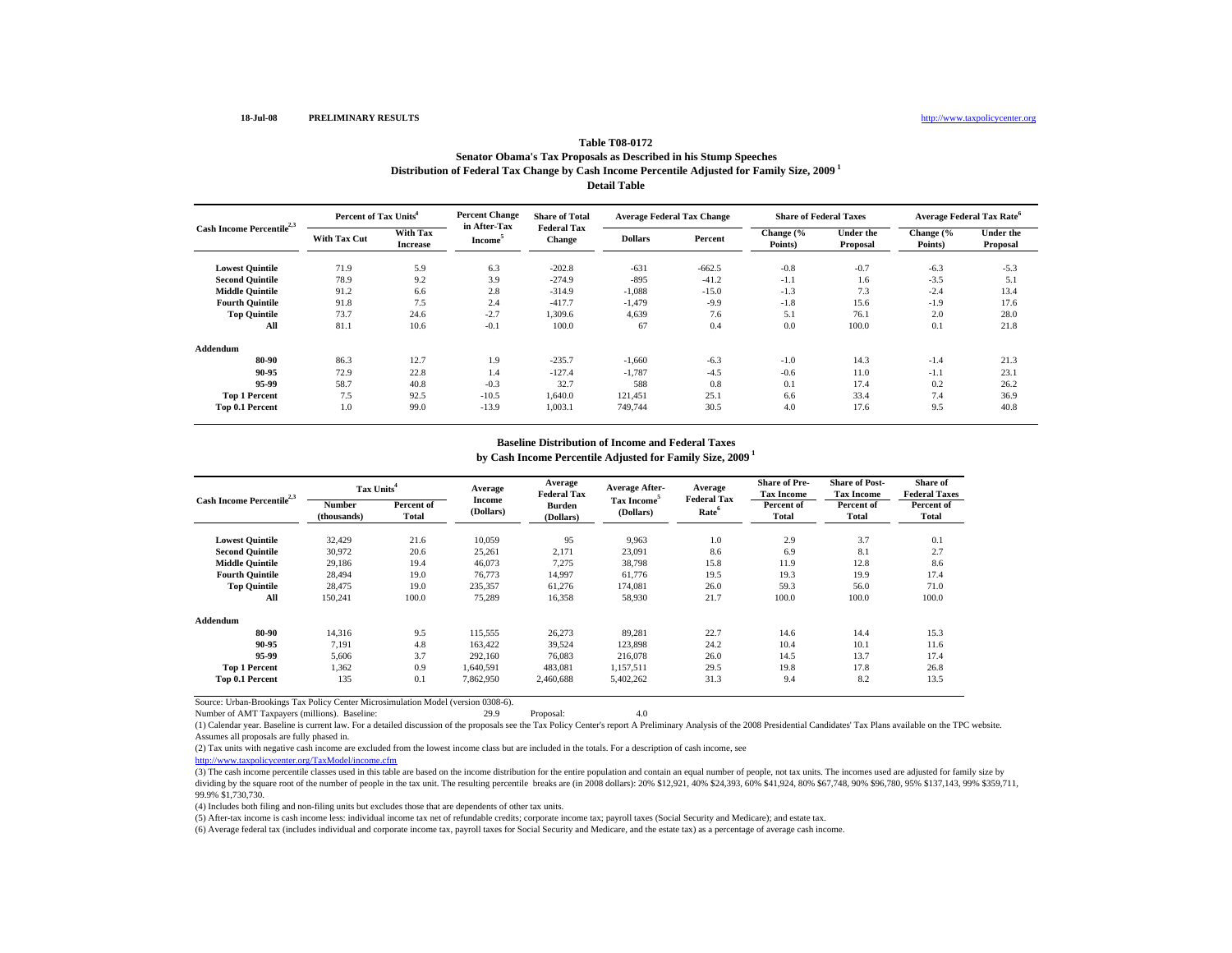## **Table T08-0172**

## **Distribution of Federal Tax Change by Cash Income Percentile Adjusted for Family Size, 2009 1 Detail Table - Single Tax Units Senator Obama's Tax Proposals as Described in his Stump Speeches**

|                                       | Percent of Tax Units <sup>4</sup> |                             | <b>Percent Change</b>               | <b>Share of Total</b>        | <b>Average Federal Tax Change</b> |         | <b>Share of Federal Taxes</b> |                       | <b>Average Federal Tax Rate<sup>6</sup></b> |                              |
|---------------------------------------|-----------------------------------|-----------------------------|-------------------------------------|------------------------------|-----------------------------------|---------|-------------------------------|-----------------------|---------------------------------------------|------------------------------|
| Cash Income Percentile <sup>2,3</sup> | <b>With Tax Cut</b>               | With Tax<br><b>Increase</b> | in After-Tax<br>Income <sup>3</sup> | <b>Federal Tax</b><br>Change | <b>Dollars</b>                    | Percent | Change (%<br>Points)          | Under the<br>Proposal | Change (%<br>Points)                        | <b>Under the</b><br>Proposal |
| <b>Lowest Quintile</b>                | 63.2                              | 7.1                         | 6.3                                 | 88.0                         | $-452$                            | $-91.3$ | $-1.4$                        | 0.1                   | $-5.9$                                      | 0.6                          |
| <b>Second Quintile</b>                | 67.3                              | 13.1                        | 3.5                                 | 95.5                         | $-596$                            | $-28.7$ | $-1.5$                        | 3.8                   | $-3.1$                                      | 7.8                          |
| <b>Middle Quintile</b>                | 88.6                              | 8.3                         | 2.8                                 | 103.9                        | $-763$                            | $-12.8$ | $-1.5$                        | 11.4                  | $-2.3$                                      | 15.5                         |
| <b>Fourth Quintile</b>                | 92.5                              | 6.6                         | 2.1                                 | 101.6                        | $-888$                            | $-7.8$  | $-1.3$                        | 19.4                  | $-1.6$                                      | 19.3                         |
| <b>Top Quintile</b>                   | 57.2                              | 37.7                        | $-2.8$                              | $-289.1$                     | 3,061                             | 7.6     | 5.6                           | 65.2                  | 2.0                                         | 28.5                         |
| All                                   | 72.9                              | 12.8                        | 0.4                                 | 100.0                        | $-142$                            | $-1.6$  | 0.0                           | 100.0                 | $-0.3$                                      | 21.1                         |
| Addendum                              |                                   |                             |                                     |                              |                                   |         |                               |                       |                                             |                              |
| 80-90                                 | 76.6                              | 20.7                        | 0.6                                 | 17.2                         | $-346$                            | $-1.8$  | 0.0                           | 15.2                  | $-0.4$                                      | 23.2                         |
| 90-95                                 | 38.5                              | 48.1                        | $-0.3$                              | $-5.3$                       | 222                               | 0.8     | 0.3                           | 10.9                  | 0.2                                         | 24.7                         |
| 95-99                                 | 37.9                              | 60.7                        | $-0.9$                              | $-22.6$                      | 1,319                             | 2.6     | 0.6                           | 14.5                  | 0.7                                         | 26.1                         |
| <b>Top 1 Percent</b>                  | 5.9                               | 94.0                        | $-10.2$                             | $-278.4$                     | 76,115                            | 22.2    | 4.8                           | 24.6                  | 7.0                                         | 38.6                         |
| <b>Top 0.1 Percent</b>                | 0.3                               | 99.7                        | $-14.6$                             | $-170.8$                     | 528,515                           | 27.4    | 2.9                           | 12.7                  | 9.5                                         | 44.3                         |

#### **by Cash Income Percentile Adjusted for Family Size, 2009 1 Baseline Distribution of Income and Federal Taxes**

|                                       | Tax Units <sup>4</sup>       |                     | Average             | Average<br><b>Federal Tax</b> | <b>Average After-</b>                | Average<br><b>Federal Tax</b> | <b>Share of Pre-</b><br><b>Tax Income</b> | <b>Share of Post-</b><br><b>Tax Income</b> | Share of<br><b>Federal Taxes</b> |  |
|---------------------------------------|------------------------------|---------------------|---------------------|-------------------------------|--------------------------------------|-------------------------------|-------------------------------------------|--------------------------------------------|----------------------------------|--|
| Cash Income Percentile <sup>2,3</sup> | <b>Number</b><br>(thousands) | Percent of<br>Total | Income<br>(Dollars) | <b>Burden</b><br>(Dollars)    | Tax Income <sup>5</sup><br>(Dollars) | Rate <sup>6</sup>             | Percent of<br>Total                       | Percent of<br>Total                        | Percent of<br>Total              |  |
| <b>Lowest Quintile</b>                | 17,979                       | 27.7                | 7,650               | 495                           | 7,155                                | 6.5                           | 5.0                                       | 6.0                                        | 1.5                              |  |
| <b>Second Quintile</b>                | 14,788                       | 22.8                | 19,082              | 2,075                         | 17,008                               | 10.9                          | 10.3                                      | 11.7                                       | 5.2                              |  |
| <b>Middle Quintile</b>                | 12,570                       | 19.4                | 33,514              | 5,963                         | 27,551                               | 17.8                          | 15.4                                      | 16.1                                       | 12.8                             |  |
| <b>Fourth Quintile</b>                | 10,552                       | 16.2                | 54,870              | 11.459                        | 43,411                               | 20.9                          | 21.2                                      | 21.3                                       | 20.7                             |  |
| <b>Top Quintile</b>                   | 8,719                        | 13.4                | 151,432             | 40.037                        | 111,395                              | 26.4                          | 48.3                                      | 45.3                                       | 59.7                             |  |
| All                                   | 64,958                       | 100.0               | 42,053              | 9,009                         | 33,043                               | 21.4                          | 100.0                                     | 100.0                                      | 100.0                            |  |
| Addendum                              |                              |                     |                     |                               |                                      |                               |                                           |                                            |                                  |  |
| 80-90                                 | 4,605                        | 7.1                 | 82,197              | 19.411                        | 62,786                               | 23.6                          | 13.9                                      | 13.5                                       | 15.3                             |  |
| 90-95                                 | 2.193                        | 3.4                 | 116.199             | 28.446                        | 87.752                               | 24.5                          | 9.3                                       | 9.0                                        | 10.7                             |  |
| 95-99                                 | 1.584                        | 2.4                 | 201.882             | 51,326                        | 150.556                              | 25.4                          | 11.7                                      | 11.1                                       | 13.9                             |  |
| <b>Top 1 Percent</b>                  | 338                          | 0.5                 | 1,087,643           | 343,598                       | 744,045                              | 31.6                          | 13.5                                      | 11.7                                       | 19.8                             |  |
| <b>Top 0.1 Percent</b>                | 30                           | 0.1                 | 5,550,592           | 1,927,502                     | 3,623,090                            | 34.7                          | 6.1                                       | 5.0                                        | 9.8                              |  |

Source: Urban-Brookings Tax Policy Center Microsimulation Model (version 0308-6).

(1) Calendar year. Baseline is current law. For a detailed discussion of the proposals see the Tax Policy Center's report A Preliminary Analysis of the 2008 Presidential Candidates' Tax Plans available on the TPC website. Assumes all proposals are fully phased in.

(2) Tax units with negative cash income are excluded from the lowest income class but are included in the totals. For a description of cash income, see

http://www.taxpolicycenter.org/TaxModel/income.cfm

(3) The cash income percentile classes used in this table are based on the income distribution for the entire population and contain an equal number of people, not tax units. The incomes used are adjusted for family size b dividing by the square root of the number of people in the tax unit. The resulting percentile breaks are (in 2008 dollars): 20% \$12,921, 40% \$24,393, 60% \$41,924, 80% \$67,748, 90% \$96,780, 95% \$137,143, 99% \$359,711, 99.9% \$1,730,730.

(4) Includes both filing and non-filing units but excludes those that are dependents of other tax units.

(5) After-tax income is cash income less: individual income tax net of refundable credits; corporate income tax; payroll taxes (Social Security and Medicare); and estate tax.

Number of AMT Taxpayers (millions). Baseline: 29.9 Proposal: 4.0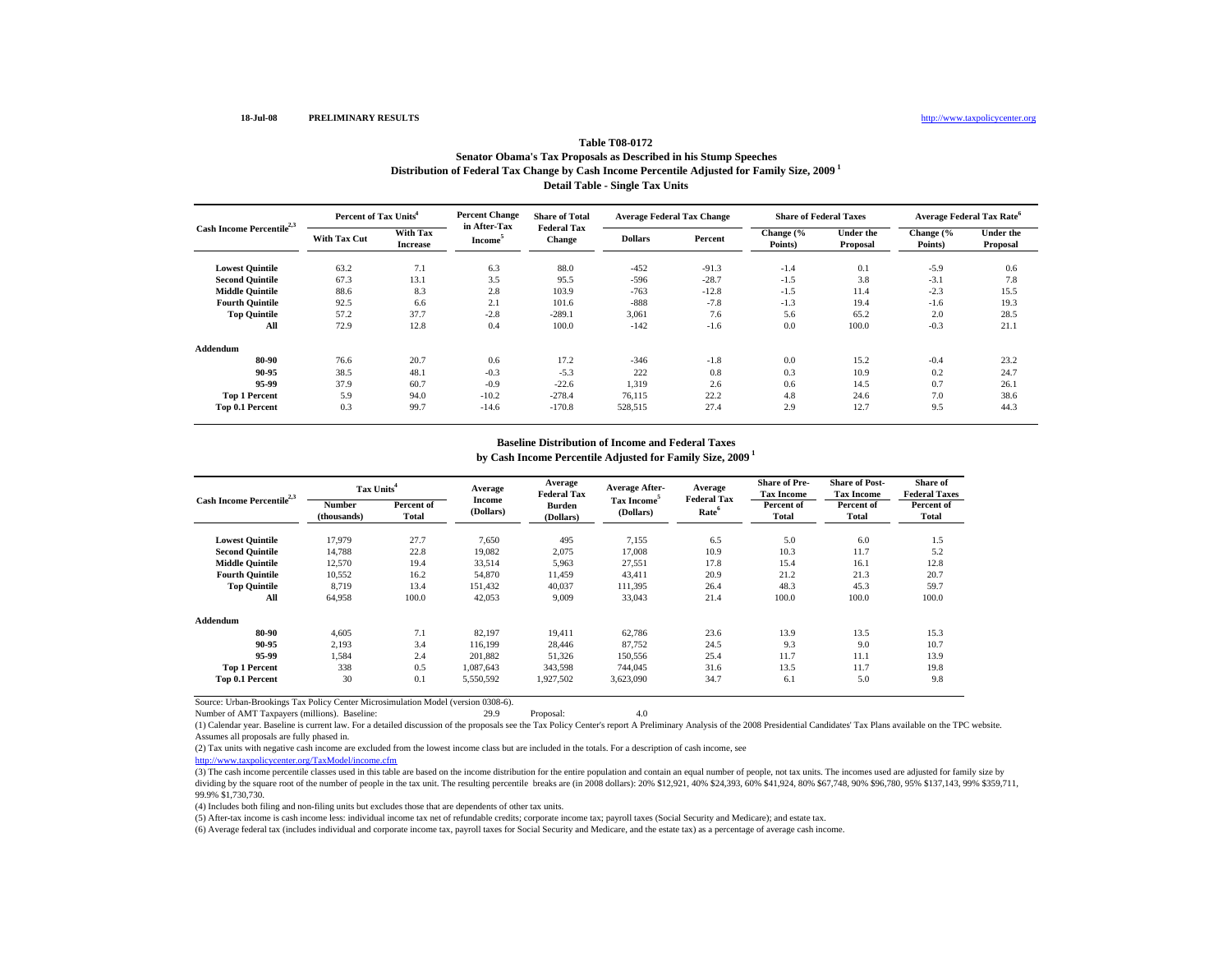## **Table T08-0172**

## **Distribution of Federal Tax Change by Cash Income Percentile Adjusted for Family Size, 2009 1 Detail Table - Married Tax Units Filing Jointly Senator Obama's Tax Proposals as Described in his Stump Speeches**

| Cash Income Percentile <sup>2,3</sup> |                     | Percent of Tax Units <sup>4</sup>  |                                            | <b>Share of Total</b>               | <b>Average Federal Tax Change</b> |          | <b>Share of Federal Taxes</b> |                              | Average Federal Tax Rate <sup>6</sup> |                       |
|---------------------------------------|---------------------|------------------------------------|--------------------------------------------|-------------------------------------|-----------------------------------|----------|-------------------------------|------------------------------|---------------------------------------|-----------------------|
|                                       | <b>With Tax Cut</b> | <b>With Tax</b><br><b>Increase</b> | in After-Tax<br><b>Income</b> <sup>5</sup> | <b>Federal Tax</b><br><b>Change</b> | <b>Dollars</b>                    | Percent  | Change (%<br>Points)          | <b>Under the</b><br>Proposal | Change (%<br>Points)                  | Under the<br>Proposal |
| <b>Lowest Quintile</b>                | 76.2                | 7.3                                | 5.8                                        | $-13.3$                             | $-763$                            | $-777.0$ | $-0.3$                        | $-0.3$                       | $-5.7$                                | $-5.0$                |
| <b>Second Quintile</b>                | 83.4                | 9.3                                | 4.0                                        | $-27.0$                             | $-1,199$                          | $-45.9$  | $-0.6$                        | 0.7                          | $-3.7$                                | 4.4                   |
| <b>Middle Quintile</b>                | 90.8                | 7.2                                | 2.8                                        | $-41.2$                             | $-1,423$                          | $-16.6$  | $-1.0$                        | 4.6                          | $-2.4$                                | 12.0                  |
| <b>Fourth Quintile</b>                | 90.3                | 9.2                                | 2.5                                        | $-74.9$                             | $-1,923$                          | $-11.0$  | $-2.0$                        | 13.4                         | $-2.1$                                | 16.7                  |
| <b>Top Quintile</b>                   | 81.0                | 19.0                               | $-2.6$                                     | 256.2                               | 5,371                             | 7.4      | 3.9                           | 81.5                         | 1.9                                   | 27.8                  |
| All                                   | 84.9                | 11.7                               | $-0.7$                                     | 100.0                               | 640                               | 2.3      | 0.0                           | 100.0                        | 0.5                                   | 23.2                  |
| Addendum                              |                     |                                    |                                            |                                     |                                   |          |                               |                              |                                       |                       |
| 80-90                                 | 91.0                | 8.9                                | 2.3                                        | $-54.8$                             | $-2,393$                          | $-8.0$   | $-1.6$                        | 14.0                         | $-1.8$                                | 20.6                  |
| 90-95                                 | 88.3                | 11.6                               | 1.9                                        | $-33.8$                             | $-2,742$                          | $-6.1$   | $-1.0$                        | 11.5                         | $-1.5$                                | 22.6                  |
| 95-99                                 | 67.3                | 32.7                               | $-0.1$                                     | 2.5                                 | 248                               | 0.3      | $-0.4$                        | 19.1                         | 0.1                                   | 26.3                  |
| <b>Top 1 Percent</b>                  | 8.1                 | 91.9                               | $-10.5$                                    | 342.3                               | 135,055                           | 25.7     | 6.9                           | 36.9                         | 7.5                                   | 36.4                  |
| Top 0.1 Percent                       | 1.2                 | 98.8                               | $-13.8$                                    | 206.1                               | 807,876                           | 31.2     | 4.2                           | 19.1                         | 9.5                                   | 40.2                  |

## **Baseline Distribution of Income and Federal Taxes**

**by Cash Income Percentile Adjusted for Family Size, 2009 1**

| Cash Income Percentile <sup>2,3</sup> | Tax Units <sup>4</sup> |                     | Average             | Average<br><b>Federal Tax</b> | <b>Average After-</b>                | Average<br><b>Federal Tax</b> | <b>Share of Pre-</b><br><b>Tax Income</b> | <b>Share of Post-</b><br><b>Tax Income</b> | Share of<br><b>Federal Taxes</b> |
|---------------------------------------|------------------------|---------------------|---------------------|-------------------------------|--------------------------------------|-------------------------------|-------------------------------------------|--------------------------------------------|----------------------------------|
|                                       | Number<br>(thousands)  | Percent of<br>Total | Income<br>(Dollars) | <b>Burden</b><br>(Dollars)    | Tax Income <sup>5</sup><br>(Dollars) | Rate <sup>6</sup>             | Percent of<br>Total                       | Percent of<br>Total                        | Percent of<br>Total              |
| <b>Lowest Quintile</b>                | 6,621                  | 11.1                | 13,343              | 98                            | 13,245                               | 0.7                           | 1.2                                       | 1.5                                        | 0.0                              |
| <b>Second Quintile</b>                | 8,578                  | 14.4                | 32,397              | 2,613                         | 29,785                               | 8.1                           | 3.7                                       | 4.4                                        | 1.3                              |
| <b>Middle Quintile</b>                | 11,027                 | 18.5                | 59,438              | 8,556                         | 50,882                               | 14.4                          | 8.8                                       | 9.8                                        | 5.6                              |
| <b>Fourth Quintile</b>                | 14,829                 | 24.9                | 93,284              | 17,517                        | 75,767                               | 18.8                          | 18.6                                      | 19.5                                       | 15.4                             |
| <b>Top Quintile</b>                   | 18,163                 | 30.5                | 278,505             | 72,149                        | 206,356                              | 25.9                          | 68.0                                      | 65.1                                       | 77.6                             |
| All                                   | 59.479                 | 100.0               | 125,155             | 28,407                        | 96,748                               | 22.7                          | 100.0                                     | 100.0                                      | 100.0                            |
| Addendum                              |                        |                     |                     |                               |                                      |                               |                                           |                                            |                                  |
| 80-90                                 | 8.717                  | 14.7                | 134,567             | 30,085                        | 104,482                              | 22.4                          | 15.8                                      | 15.8                                       | 15.5                             |
| 90-95                                 | 4.700                  | 7.9                 | 186,829             | 44,951                        | 141,877                              | 24.1                          | 11.8                                      | 11.6                                       | 12.5                             |
| 95-99                                 | 3.780                  | 6.4                 | 332,302             | 87,124                        | 245,177                              | 26.2                          | 16.9                                      | 16.1                                       | 19.5                             |
| <b>Top 1 Percent</b>                  | 965                    | 1.6                 | 1,813,978           | 525,774                       | 1,288,205                            | 29.0                          | 23.5                                      | 21.6                                       | 30.0                             |
| Top 0.1 Percent                       | 97                     | 0.2                 | 8,464,842           | 2,593,798                     | 5,871,044                            | 30.6                          | 11.1                                      | 9.9                                        | 14.9                             |

Source: Urban-Brookings Tax Policy Center Microsimulation Model (version 0308-6).

(1) Calendar year. Baseline is current law. For a detailed discussion of the proposals see the Tax Policy Center's report A Preliminary Analysis of the 2008 Presidential Candidates' Tax Plans available on the TPC website. Assumes all proposals are fully phased in.

(2) Tax units with negative cash income are excluded from the lowest income class but are included in the totals. For a description of cash income, see

http://www.taxpolicycenter.org/TaxModel/income.cfm

(3) The cash income percentile classes used in this table are based on the income distribution for the entire population and contain an equal number of people, not tax units. The incomes used are adjusted for family size b dividing by the square root of the number of people in the tax unit. The resulting percentile breaks are (in 2008 dollars): 20% \$12,921, 40% \$24,393, 60% \$41,924, 80% \$67,748, 90% \$96,780, 95% \$137,143, 99% \$359,711, 99.9% \$1,730,730.

(4) Includes both filing and non-filing units but excludes those that are dependents of other tax units.

(5) After-tax income is cash income less: individual income tax net of refundable credits; corporate income tax; payroll taxes (Social Security and Medicare); and estate tax.

Number of AMT Taxpayers (millions). Baseline: 29.9 Proposal: 4.0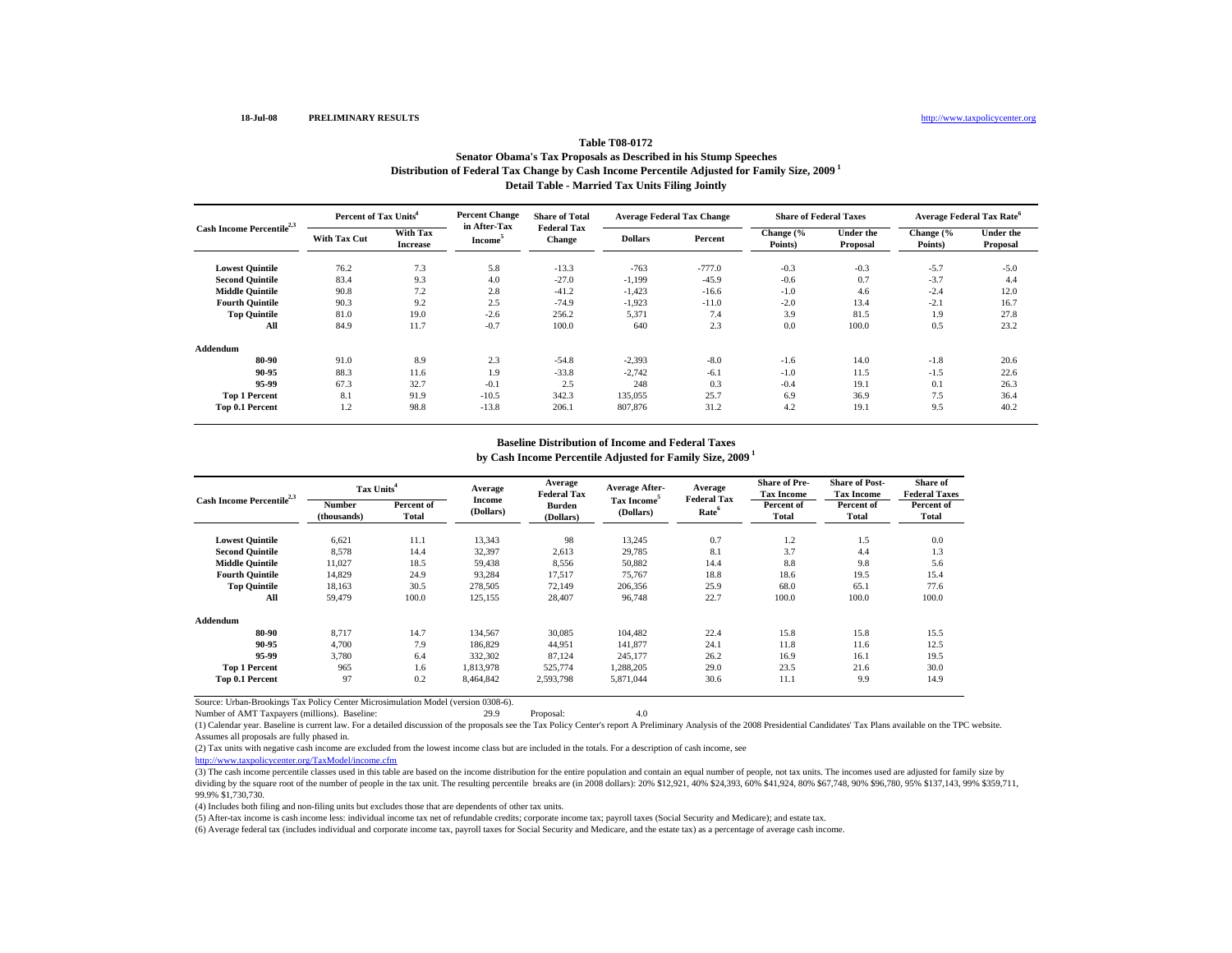## **Table T08-0172**

### **Distribution of Federal Tax Change by Cash Income Percentile Adjusted for Family Size, 2009 1 Detail Table - Head of Household Tax UnitsSenator Obama's Tax Proposals as Described in his Stump Speeches**

| Cash Income Percentile <sup>2,3</sup> | Percent of Tax Units <sup>4</sup> |                             | <b>Percent Change</b>               | <b>Share of Total</b>        | <b>Average Federal Tax Change</b> |         | <b>Share of Federal Taxes</b> |                       | <b>Average Federal Tax Rate<sup>6</sup></b> |                              |
|---------------------------------------|-----------------------------------|-----------------------------|-------------------------------------|------------------------------|-----------------------------------|---------|-------------------------------|-----------------------|---------------------------------------------|------------------------------|
|                                       | With Tax Cut                      | With Tax<br><b>Increase</b> | in After-Tax<br>Income <sup>5</sup> | <b>Federal Tax</b><br>Change | <b>Dollars</b>                    | Percent | Change (%<br>Points)          | Under the<br>Proposal | Change (%<br>Points)                        | <b>Under the</b><br>Proposal |
| <b>Lowest Quintile</b>                | 88.2                              | 1.7                         | 6.9                                 | 32.3                         | $-948$                            | 106.2   | $-7.5$                        | $-12.5$               | $-7.3$                                      | $-14.2$                      |
| <b>Second Quintile</b>                | 96.2                              | 1.3                         | 4.2                                 | 37.6                         | $-1,160$                          | $-65.8$ | $-5.6$                        | 3.9                   | $-3.9$                                      | 2.0                          |
| <b>Middle Quintile</b>                | 97.7                              | 1.7                         | 2.9                                 | 26.1                         | $-1,187$                          | $-15.4$ | 0.4                           | 28.7                  | $-2.4$                                      | 13.2                         |
| <b>Fourth Quintile</b>                | 96.7                              | 2.6                         | 2.2                                 | 14.8                         | $-1,328$                          | $-8.6$  | 2.8                           | 31.5                  | $-1.8$                                      | 18.6                         |
| <b>Top Quintile</b>                   | 81.2                              | 16.8                        | $-1.6$                              | $-10.8$                      | 2,124                             | 4.7     | 9.9                           | 48.4                  | 1.2                                         | 26.5                         |
| All                                   | 93.2                              | 2.4                         | 2.8                                 | 100.0                        | $-954$                            | $-16.7$ | 0.0                           | 100.0                 | $-2.4$                                      | 11.8                         |
| Addendum                              |                                   |                             |                                     |                              |                                   |         |                               |                       |                                             |                              |
| 80-90                                 | 88.7                              | 9.8                         | 1.5                                 | 4.2                          | $-1,268$                          | $-4.9$  | 2.0                           | 16.2                  | $-1.2$                                      | 22.4                         |
| 90-95                                 | 81.9                              | 12.6                        | 1.4                                 | 1.5                          | $-1,570$                          | $-4.3$  | 0.9                           | 6.6                   | $-1.1$                                      | 23.5                         |
| 95-99                                 | 60.2                              | 39.8                        | $-0.6$                              | $-0.9$                       | 1,272                             | 1.8     | 1.8                           | 10.0                  | 0.5                                         | 25.5                         |
| <b>Top 1 Percent</b>                  | 6.7                               | 93.1                        | $-10.3$                             | $-15.5$                      | 110.490                           | 25.0    | 5.2                           | 15.5                  | 7.3                                         | 36.5                         |
| Top 0.1 Percent                       | 0.9                               | 98.9                        | $-13.8$                             | $-9.2$                       | 742.028                           | 30.8    | 2.8                           | 7.8                   | 9.6                                         | 40.6                         |

## **Baseline Distribution of Income and Federal Taxes**

**by Cash Income Percentile Adjusted for Family Size, 2009 1**

| Cash Income Percentile <sup>2,3</sup> | Tax Units <sup>4</sup>       |                     | Average             | Average<br><b>Federal Tax</b> | <b>Average After-</b>                | Average<br><b>Federal Tax</b> | <b>Share of Pre-</b><br><b>Tax Income</b> | <b>Share of Post-</b><br><b>Tax Income</b> | Share of<br><b>Federal Taxes</b> |
|---------------------------------------|------------------------------|---------------------|---------------------|-------------------------------|--------------------------------------|-------------------------------|-------------------------------------------|--------------------------------------------|----------------------------------|
|                                       | <b>Number</b><br>(thousands) | Percent of<br>Total | Income<br>(Dollars) | <b>Burden</b><br>(Dollars)    | Tax Income <sup>5</sup><br>(Dollars) | Rate <sup>6</sup>             | Percent of<br><b>Total</b>                | Percent of<br>Total                        | Percent of<br><b>Total</b>       |
| <b>Lowest Quintile</b>                | 7,558                        | 32.5                | 12,952              | $-893$                        | 13,845                               | $-6.9$                        | 10.4                                      | 13.0                                       | $-5.1$                           |
| <b>Second Quintile</b>                | 7,198                        | 30.9                | 29,592              | 1,762                         | 27,830                               | 6.0                           | 22.7                                      | 24.8                                       | 9.5                              |
| <b>Middle Quintile</b>                | 4.877                        | 20.9                | 49,284              | 7,705                         | 41,578                               | 15.6                          | 25.6                                      | 25.1                                       | 28.2                             |
| <b>Fourth Quintile</b>                | 2,482                        | 10.7                | 75,584              | 15,417                        | 60,168                               | 20.4                          | 20.0                                      | 18.5                                       | 28.7                             |
| <b>Top Quintile</b>                   | 1,128                        | 4.8                 | 179.427             | 45,460                        | 133,967                              | 25.3                          | 21.5                                      | 18.7                                       | 38.5                             |
| All                                   | 23,292                       | 100.0               | 40,351              | 5,718                         | 34,633                               | 14.2                          | 100.0                                     | 100.0                                      | 100.0                            |
| Addendum                              |                              |                     |                     |                               |                                      |                               |                                           |                                            |                                  |
| 80-90                                 | 730                          | 3.1                 | 109.967             | 25,875                        | 84,092                               | 23.5                          | 8.6                                       | 7.6                                        | 14.2                             |
| 90-95                                 | 209                          | 0.9                 | 149,881             | 36,808                        | 113,073                              | 24.6                          | 3.3                                       | 2.9                                        | 5.8                              |
| 95-99                                 | 158                          | 0.7                 | 276,495             | 69.198                        | 207.296                              | 25.0                          | 4.7                                       | 4.1                                        | 8.2                              |
| <b>Top 1 Percent</b>                  | 31                           | 0.1                 | 1,510,258           | 441,228                       | 1,069,030                            | 29.2                          | 5.0                                       | 4.1                                        | 10.4                             |
| Top 0.1 Percent                       | 3                            | 0.0                 | 7,770,538           | 2,410,896                     | 5,359,641                            | 31.0                          | 2.3                                       | 1.8                                        | 5.0                              |

Source: Urban-Brookings Tax Policy Center Microsimulation Model (version 0308-6).

(1) Calendar year. Baseline is current law. For a detailed discussion of the proposals see the Tax Policy Center's report A Preliminary Analysis of the 2008 Presidential Candidates' Tax Plans available on the TPC website. Assumes all proposals are fully phased in.

(2) Tax units with negative cash income are excluded from the lowest income class but are included in the totals. For a description of cash income, see

http://www.taxpolicycenter.org/TaxModel/income.cfm

(3) The cash income percentile classes used in this table are based on the income distribution for the entire population and contain an equal number of people, not tax units. The incomes used are adjusted for family size b dividing by the square root of the number of people in the tax unit. The resulting percentile breaks are (in 2008 dollars): 20% \$12,921, 40% \$24,393, 60% \$41,924, 80% \$67,748, 90% \$96,780, 95% \$137,143, 99% \$359,711, 99.9% \$1,730,730.

(4) Includes both filing and non-filing units but excludes those that are dependents of other tax units.

(5) After-tax income is cash income less: individual income tax net of refundable credits; corporate income tax; payroll taxes (Social Security and Medicare); and estate tax.

Number of AMT Taxpayers (millions). Baseline: 29.9 Proposal: 4.0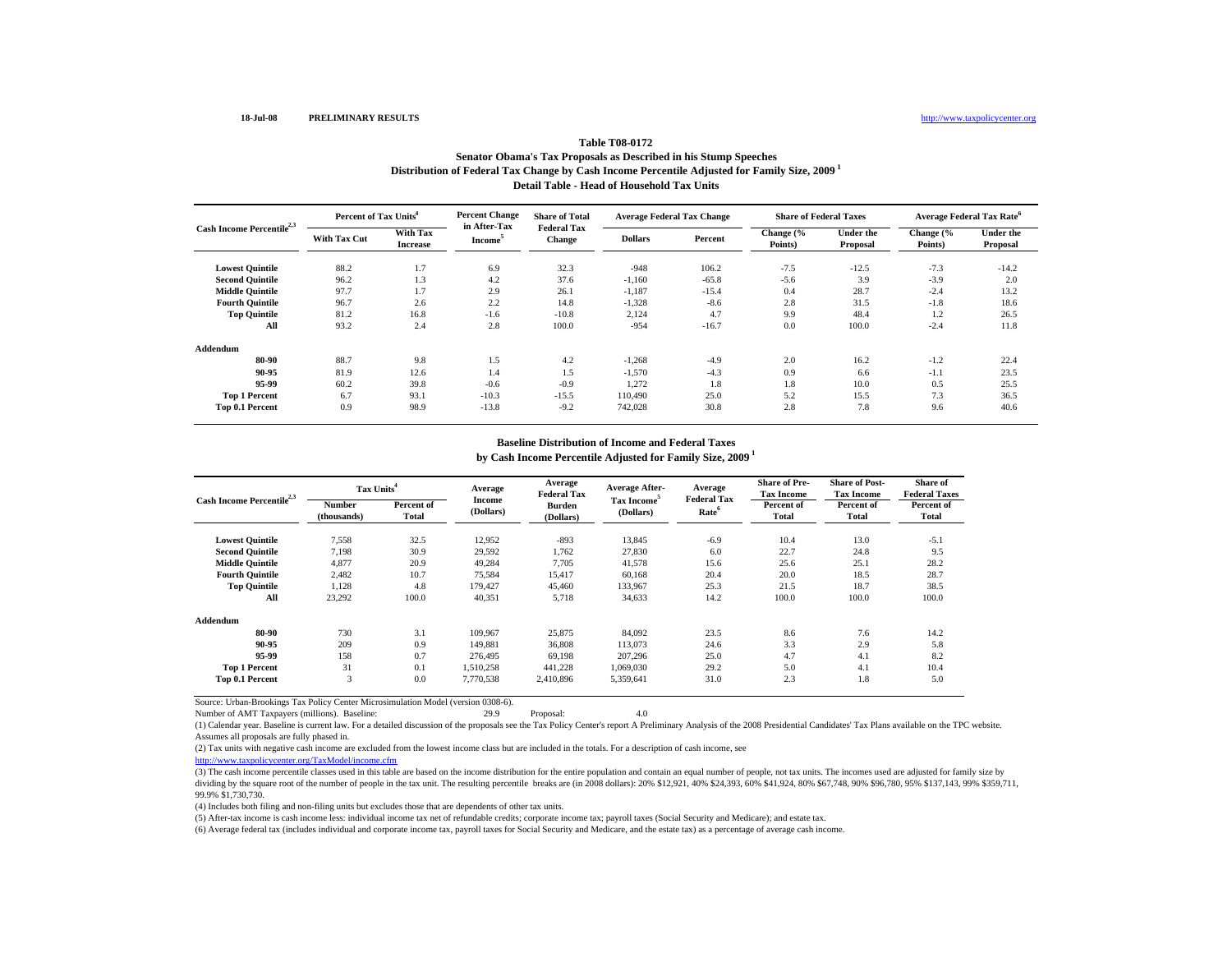## **Distribution of Federal Tax Change by Cash Income Percentile Adjusted for Family Size, 2009 1 Detail Table - Tax Units with ChildrenTable T08-0172Senator Obama's Tax Proposals as Described in his Stump Speeches**

| Cash Income Percentile <sup>2,3</sup> |              | Percent of Tax Units <sup>4</sup> |                                            | <b>Share of Total</b>               | <b>Average Federal Tax Change</b> |         | <b>Share of Federal Taxes</b> |                              | <b>Average Federal Tax Rate<sup>o</sup></b> |                              |
|---------------------------------------|--------------|-----------------------------------|--------------------------------------------|-------------------------------------|-----------------------------------|---------|-------------------------------|------------------------------|---------------------------------------------|------------------------------|
|                                       | With Tax Cut | With Tax<br><b>Increase</b>       | in After-Tax<br><b>Income</b> <sup>5</sup> | <b>Federal Tax</b><br><b>Change</b> | <b>Dollars</b>                    | Percent | Change (%<br>Points)          | <b>Under the</b><br>Proposal | Change (%<br>Points)                        | <b>Under the</b><br>Proposal |
| <b>Lowest Quintile</b>                | 93.6         | 0.7                               | 7.2                                        | 42.4                                | $-1,100$                          | 89.4    | $-1.1$                        | $-2.3$                       | $-7.8$                                      | $-16.5$                      |
| <b>Second Quintile</b>                | 99.1         | 0.7                               | 4.7                                        | 60.1                                | $-1,483$                          | $-72.4$ | $-1.5$                        | 0.6                          | $-4.4$                                      | 1.7                          |
| <b>Middle Quintile</b>                | 98.8         | 1.1                               | 3.1                                        | 66.5                                | $-1,594$                          | $-16.6$ | $-1.5$                        | 8.7                          | $-2.6$                                      | 13.1                         |
| <b>Fourth Quintile</b>                | 98.0         | 1.8                               | 3.2                                        | 98.1                                | $-2,572$                          | $-12.4$ | $-2.0$                        | 18.0                         | $-2.5$                                      | 17.9                         |
| <b>Top Quintile</b>                   | 85.4         | 14.2                              | $-2.3$                                     | $-167.2$                            | 5,103                             | 6.2     | 6.1                           | 75.0                         | 1.7                                         | 28.7                         |
| All                                   | 95.3         | 3.4                               | 0.7                                        | 100.0                               | $-520$                            | $-2.5$  | 0.0                           | 100.0                        | $-0.6$                                      | 21.0                         |
| Addendum                              |              |                                   |                                            |                                     |                                   |         |                               |                              |                                             |                              |
| 80-90                                 | 96.5         | 2.9                               | 3.1                                        | 62.0                                | $-3,613$                          | $-9.9$  | $-1.2$                        | 14.8                         | $-2.4$                                      | 21.6                         |
| 90-95                                 | 95.9         | 4.0                               | 2.8                                        | 35.2                                | $-4,512$                          | $-8.1$  | $-0.6$                        | 10.4                         | $-2.1$                                      | 23.4                         |
| 95-99                                 | 62.1         | 37.8                              | $-0.7$                                     | $-11.6$                             | 1,843                             | 1.7     | 0.8                           | 17.8                         | 0.5                                         | 27.8                         |
| <b>Top 1 Percent</b>                  | 3.1          | 96.9                              | $-11.1$                                    | $-252.8$                            | 166.924                           | 25.9    | 7.2                           | 32.0                         | 7.8                                         | 37.8                         |
| Top 0.1 Percent                       | 0.1          | 99.9                              | $-14.0$                                    | $-147.0$                            | 995,693                           | 31.1    | 4.1                           | 16.1                         | 9.7                                         | 40.8                         |

## **Baseline Distribution of Income and Federal Taxes**

**by Cash Income Percentile Adjusted for Family Size, 2009 <sup>1</sup>**

|                                       | Tax Units <sup>4</sup> |                     | Average             | Average<br><b>Federal Tax</b> | <b>Average After-</b>                | Average<br><b>Federal Tax</b> | <b>Share of Pre-</b><br><b>Tax Income</b> | <b>Share of Post-</b><br><b>Tax Income</b> | Share of<br><b>Federal Taxes</b> |
|---------------------------------------|------------------------|---------------------|---------------------|-------------------------------|--------------------------------------|-------------------------------|-------------------------------------------|--------------------------------------------|----------------------------------|
| Cash Income Percentile <sup>2,3</sup> | Number<br>(thousands)  | Percent of<br>Total | Income<br>(Dollars) | Burden<br>(Dollars)           | Tax Income <sup>5</sup><br>(Dollars) | Rate <sup>6</sup>             | Percent of<br>Total                       | Percent of<br>Total                        | Percent of<br>Total              |
| <b>Lowest Quintile</b>                | 9.648                  | 20.1                | 14,150              | $-1,230$                      | 15,380                               | $-8.7$                        | 3.0                                       | 4.1                                        | $-1.2$                           |
| <b>Second Quintile</b>                | 10,138                 | 21.1                | 33,628              | 2,049                         | 31,578                               | 6.1                           | 7.4                                       | 8.9                                        | 2.1                              |
| <b>Middle Ouintile</b>                | 10.440                 | 21.7                | 61,157              | 9,590                         | 51,567                               | 15.7                          | 13.9                                      | 15.0                                       | 10.2                             |
| <b>Fourth Quintile</b>                | 9,539                  | 19.8                | 101,199             | 20,699                        | 80,500                               | 20.5                          | 21.1                                      | 21.4                                       | 20.0                             |
| <b>Top Quintile</b>                   | 8,194                  | 17.0                | 306,666             | 82,784                        | 223,881                              | 27.0                          | 54.8                                      | 51.0                                       | 68.8                             |
| All                                   | 48.094                 | 100.0               | 95,281              | 20,498                        | 74,782                               | 21.5                          | 100.0                                     | 100.0                                      | 100.0                            |
| Addendum                              |                        |                     |                     |                               |                                      |                               |                                           |                                            |                                  |
| 80-90                                 | 4,292                  | 8.9                 | 153,064             | 36,632                        | 116.432                              | 23.9                          | 14.3                                      | 13.9                                       | 16.0                             |
| 90-95                                 | 1,951                  | 4.1                 | 218,471             | 55,676                        | 162,796                              | 25.5                          | 9.3                                       | 8.8                                        | 11.0                             |
| 95-99                                 | 1.572                  | 3.3                 | 392.713             | 107.147                       | 285,567                              | 27.3                          | 13.5                                      | 12.5                                       | 17.1                             |
| <b>Top 1 Percent</b>                  | 379                    | 0.8                 | 2,144,629           | 644,360                       | 1,500,269                            | 30.1                          | 17.7                                      | 15.8                                       | 24.8                             |
| Top 0.1 Percent                       | 37                     | 0.1                 | 10,295,847          | 3,201,895                     | 7,093,952                            | 31.1                          | 8.3                                       | 7.3                                        | 12.0                             |

Source: Urban-Brookings Tax Policy Center Microsimulation Model (version 0308-6). Number of AMT Taxpayers (millions). Baseline: 29.9 Proposal: 4.0

Note: Tax units with children are those claiming an exemption for children at home or away from home.

(1) Calendar year. Baseline is current law. For a detailed discussion of the proposals see the Tax Policy Center's report A Preliminary Analysis of the 2008 Presidential Candidates' Tax Plans available on the TPC website. Assumes all proposals are fully phased in.

(2) Tax units with negative cash income are excluded from the lowest income class but are included in the totals. For a description of cash income, see

http://www.taxpolicycenter.org/TaxModel/income.cfm

(3) The cash income percentile classes used in this table are based on the income distribution for the entire population and contain an equal number of people, not tax units. The incomes used are adjusted for family size b by the square root of the number of people in the tax unit. The resulting percentile breaks are (in 2008 dollars): 20% \$12,921, 40% \$24,393, 60% \$41,924, 80% \$67,748, 90% \$96,780, 95% \$137,143, 99% \$359,711, 99.9% \$1,730,730.

(4) Includes both filing and non-filing units but excludes those that are dependents of other tax units.

(5) After-tax income is cash income less: individual income tax net of refundable credits; corporate income tax; payroll taxes (Social Security and Medicare); and estate tax.